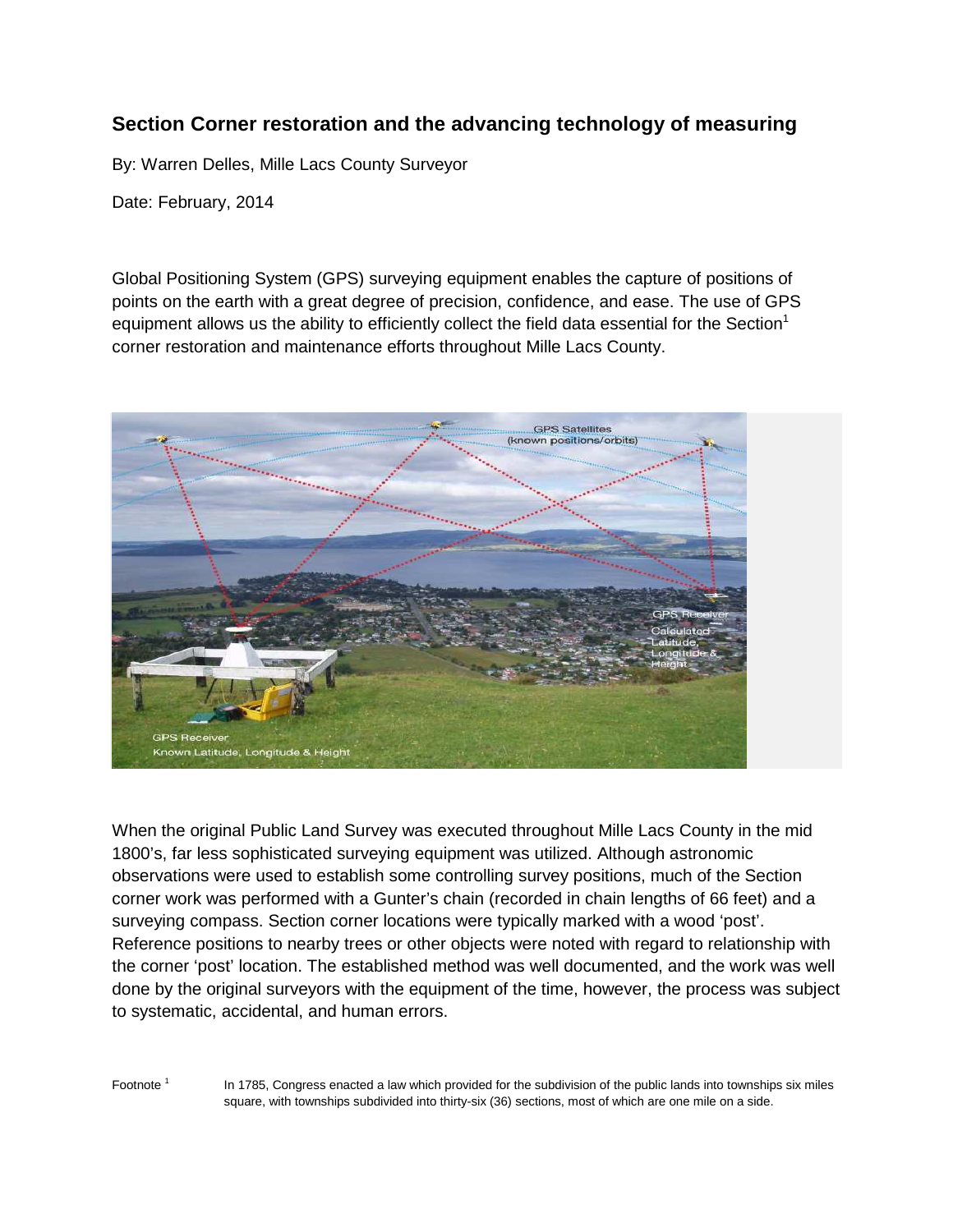

Basic surveying principles established by Acts of Congress and documented by the Bureau of Land Management as controlling upon the location of all public lands are of significant importance to the Mille Lacs County Section corner restoration and maintenance program:

That the boundaries of the public lands as surveyed under the approved instructions, the physical evidence of which survey consists of monuments established upon the ground, and the record evidence of which consists of field notes and plats duly approved by the authorities constituted by law, are unchangeable after the passing of the title by the United States.

That the physical evidence of the original Township, Section, Quarter Section and other monuments must stand as the true corners which they were intended to represent, whether in the place shown by the field notes or not.

The Public Land Survey System was developed to establish permanency to the positions of the corner markers placed by the original surveyors for the purpose of disposal of land by the Federal Government. Court decisions have held that the physical evidence of the corner markers placed by the original surveyors controls the location of the corner, even if in conflict with other information in the record. When the Federal Government issued a patent to a parcel of land, the corner locations as marked in the original Public Land Survey controlled the location of the rights issued to the patentee.

Although technology continuously allows us to obtain measurements with greater accuracy and precision, the evidence of the location of the original corner is paramount. The foresight of the permanency of the original corners protects and maintains the rights of the landowners, which could otherwise be jeopardized as technology continuously improves our measuring capabilities.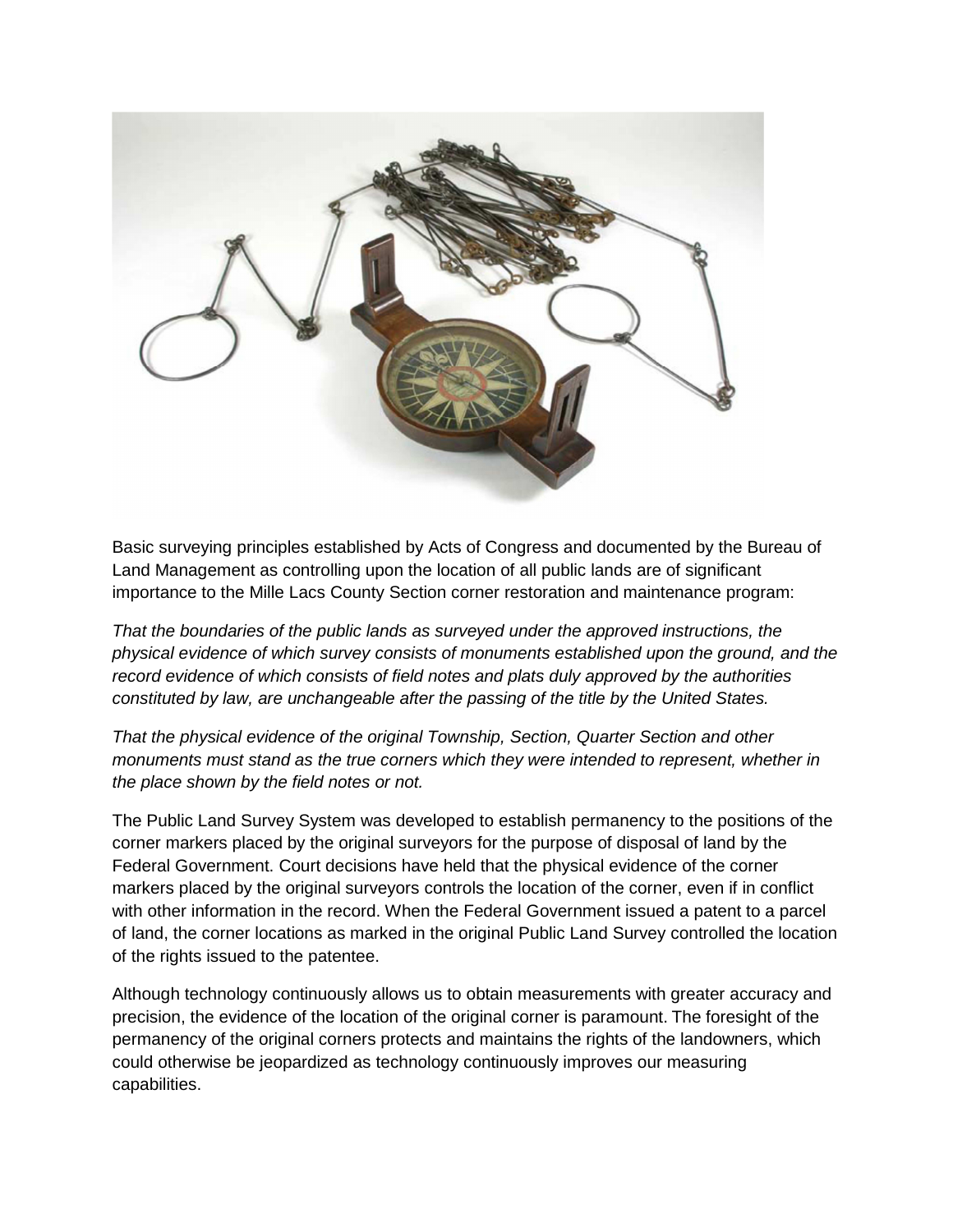$115.4$  $80.95$ Bunt River.  $A.160.$  $Sec.8$ ø  $A.160.$ ľa ٢N

The corners established by the original surveyors were intended to mark the position in perpetuity; however, the physical evidence of original corners on the ground continues to deteriorate with age, neglect, development, etc. Some of the government corners were perpetuated following the original survey by the placement of an identified object at the location of the deteriorating 'post'.

centerial roads, relocation of go  $Corner Mod$ Gav't corner 9-20-1910, Later official stone Uavailable information S. L.K. S. 72°30'E 1624" (1878 ft) Tam. 10" S. 48°0'E 161.5" < 106.7 fut) ad laubian center of road, hoads E.W. +3. line fince runs North Gov't corner. Corner No 3 are Mr. athinson and M.a. Northway. voucher M. a. Northway. agtooth at coiner from go Gov't Carner, Lorner No 5 Ries of st claud granite at cassive guard stake ("163) on North side. Corner No 10 at carnery promined genard (145) on N. side 4"a 4"long P. D. Corner \_ Official. Corner Noll mhishy Corner No 13 vaucher M. a. Narthway. from govit trees Corner No 15 Gov't Carner Mebilla rarhed 116.5. part in S.E. edge of pine Redelin Corner No. 20 at corner Road E. W. + 3. line fine charth -Corner No. 21 Gov't Corner Official Mabildons iron corner status home will N.460W. 422 2211 feet> no scon conner opening the 60°c = 333.7° (220.2 feet)  $S_{2N}$ Old marked grindstone at carner set by Mcblellan when one witnes tree Corner No 23 Gov't Corner iron is 12" india. and Set iron in hale in grindstone. top 6 in below road surface, road runs Et W. line fince runs s funcial of road is 40 (30.4 ft) North, Cornerof New fince south 491/2 2327 ft consumer were ex. with 522 1343 ft. wowebur M. a. Northway  $1915 H$ or Cors. 4-5 su 24-25 sue. 16. p.54=55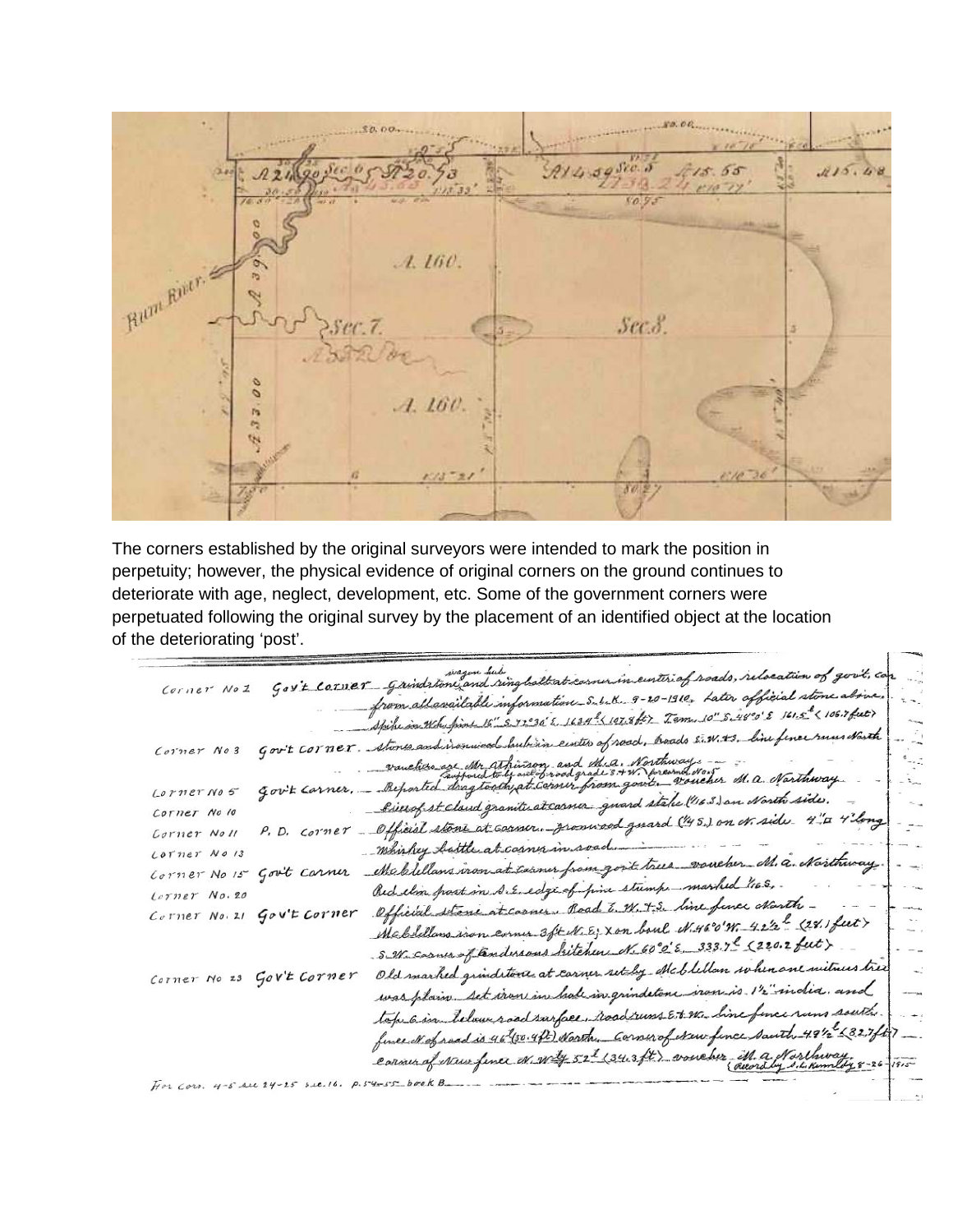The corner restoration program strives to determine the best available evidence of the original corner post locations by reviewing the records found in various public and private locations; and making a thorough field search for remnants of the corner location. The purpose of the restoration process is to maintain the integrity of the original survey.

The capability of land surveying measuring tools continues to improve as technology advances, however, only a thorough examination of the historic survey records along with an analysis of field collected data can resolve the best available evidence of the location of the original corner position.

Attached are notes written for the survey file concerning a corner in Milo Township, followed by a Certificate of Location of Government Corner filed pursuant to Minnesota Statutes Chapters 381.12 and 160.15 summarizing the corner evidence for public record.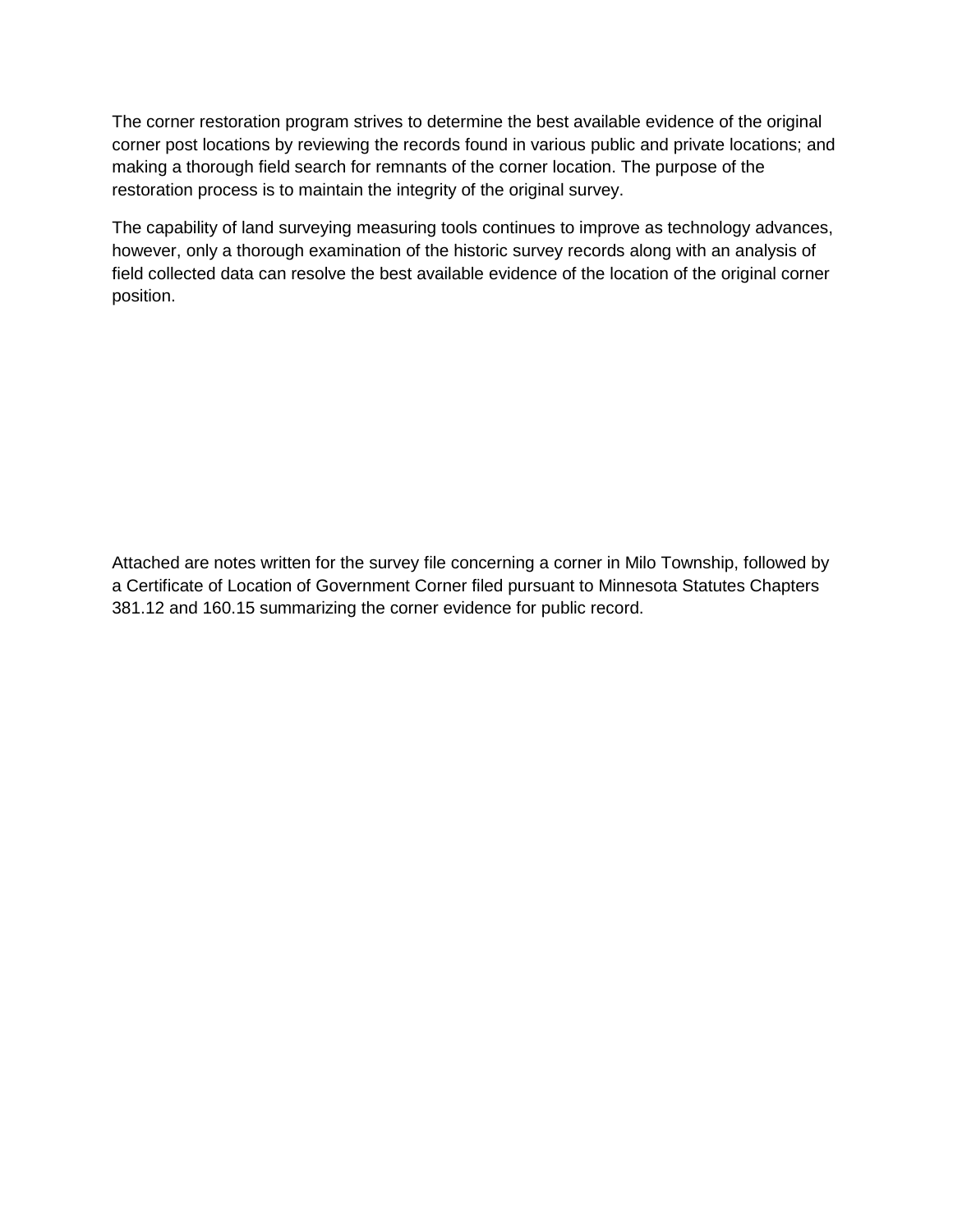## **N ¼ Corner of Section 28, Milo Township**

A former County landfill exists in the South Half of the Southeast Quarter of Section 28, Township 37, Range 27, Mille Lacs County, Minnesota. The landfill site was surveyed in May of 2008 by a large consulting firm from Minneapolis. The survey required the position of the North Quarter corner of Section 28, although, no Certificate of Location of Government Corner was on file for the North Quarter corner. The surveyor completed the survey using a computed 'lost' position for the Quarter corner with a note stating: 'The north quarter corner of Section 28 is either lost or obliterated. Its position was determined by single proportion measurement and placed on line, midway between the northeast and northwest corners of said Section 28'. The surveyor did not file a Certificate of Location of Government Corner following the survey.

The North Quarter corner position came into question in 2010 due to the description of record of the above mentioned landfill site. Below is a summary of information compiled for the North Quarter corner:

The North Quarter corner of Section 28 in Milo Township was originally placed by Deputy Surveyor James M. Marsh in 1855. In notes returned from the field, Marsh indicated a measured distance of 80.75 chains along the north line of Section 28. At 40.37 ½ chains west from the northeast corner of Section 28, Marsh indicated 'Set ¼ sec. post'. Two bearing trees were noted at the North Quarter corner of Section 28.

A cemetery is situated in the Southwest Quarter of Section 28. A sign at the entrance to the cemetery reads 'MILO CEMETERY 1885'.

A plat named UNION CEMETERY in the Southwest Quarter of Section 28 (dated 1885) is on file at the office of the County Recorder. Many interior lot corner monuments were field located. The lot corner monuments appeared to fit well within the plat, however, extrapolation of the data did not seem to correspond well with the exterior Section lines.

Supervisors' Road Orders from 1900 and 1902 indicate that the centerline of a road was intended to run along the north line of Section 28.

No other survey records have been recovered between 1855 and 1915.

A record of a 1915 survey of part of Section 21, Township 37, Range 27 by Deputy County Surveyor S.L. Kennedy is filed in Record of Surveys Book B, Pages 48 and 49. The south line of Section 21 corresponds with the north line of Section 28.

Kennedy indicates an 'Official Stone' at the southeast corner of Section 21 (northeast corner of Section 28). In Kennedy's survey record, he indicates 'S.W. corner of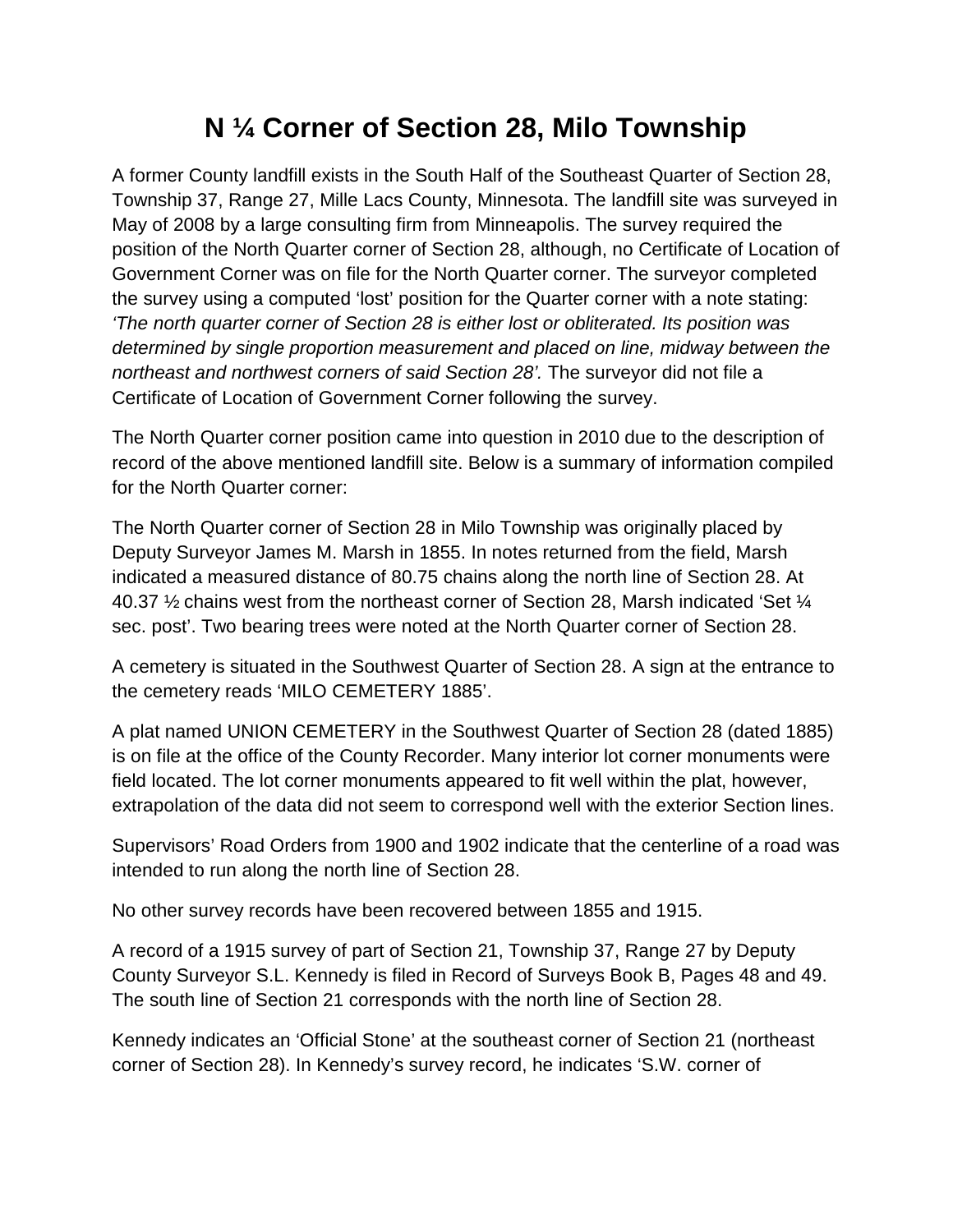Anderson's kitchen N 60 degrees East 333.7 links (220.2 feet)'. The recorded distance conforms to the remains of the southwest corner of a dilapidated house.

In Kennedy's 1915 survey record, the following statement concerning the North Quarter corner of Section 28 is particularly significant 'Old marked grindstone at corner set by McClellan when one witness tree was plain. Set iron in hole in grindstone. Iron is 1 ½" in dia. and top 6 in. below road surface'. Kennedy notes that the 'road runs E & W' and indicates a measured distance of 2658.5 feet between the North Quarter corner and Northeast Section corner. No information is given for the northwest corner of Section 28.

James F. McClellan (referred to as 'McClellan' in Kennedy's survey records) served as Mille Lacs County Surveyor in 1895 and references to monuments placed by McClellan are frequently found in Kennedy's survey records. Records of McClellan's survey activity have not been recovered.

Conversations with longtime area land owners Rueben and Doris Northway indicated that the east-west road is not known to have changed in location, however, the road to the north is east of the west line of the South Half of the Southeast Quarter of Section 21 by one rod. Deed information furnished by Mr. and Mrs. Northway (owners of the SW ¼ of Section 21) supports the shift in the road. Note: The Northway family has had ownership of the Southwest Quarter of Section 21 since the late 1800's.

No angle is indicated in Kennedy's 1915 survey to reposition the North Quarter corner, and the field notes for Kennedy's survey have not been found.

Historic aerial photography, historic plat maps, cemetery records, adjoining landowner testimony, previous surveys, and found monuments in the vicinity were examined for their relationship to the North Quarter corner of Section 28

On May 10, 2010, a backhoe was utilized to dig into the roadbed at a computed position of the North Quarter corner based on compiled data.

Approximately 5 feet below the gravel road surface, the top of a solid 1  $\frac{1}{2}$  inch iron post was encountered. Excavation surrounding the found iron post continued, and at the base of the pointed solid iron post, a grinding wheel was located. The position of the square hole in the center of the grinding wheel was obtained, and a photograph of the monument was taken for the record. The photograph is attached to the end of this document.

The found 'grindstone' measured 2657.17 feet to the northeast corner of Section 28 (document number 1108), and 2663.72 feet to the northwest corner of Section 28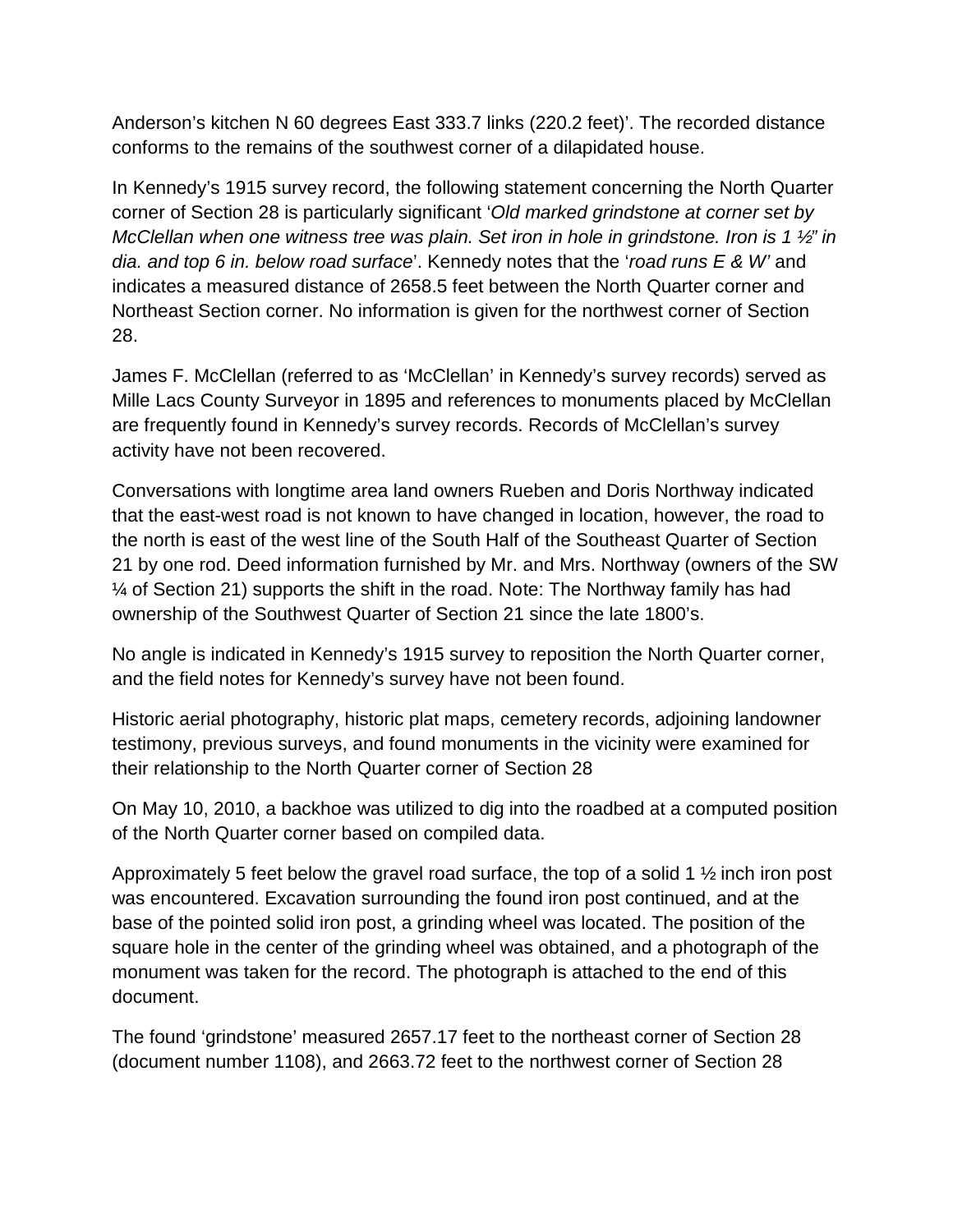(document number 874). The 'grindstone' is approximately 27 feet south of the 'lost' corner position according to the 2008 consulting firm survey of the landfill site.

Federal surveying instructions state that the physical evidence of an original government survey corner must stand as the true corner it was intended to represent. Kennedy's statement in the 1915 survey record seems to indicate his acceptance of McClellan's grindstone placed from a 'witness' tree. Kennedy appears to have been very critical of McClellan's monuments, accepting only a small number of McClellan's monuments, and rejecting many others for unspecified reasons.

The grindstone and 1  $\frac{1}{2}$ " iron were left in place (as found). The gravel road was repaired, and a ¾" iron pipe with a plastic cap inscribed 'RLS 41890' was placed directly above the found 'grindstone' approximately 0.3' below the gravel road surface.

A Certificate of Location of Government Corner was prepared (and is now on file as document number 1561) for the 'grindstone' found at the North Quarter corner of Section 28.

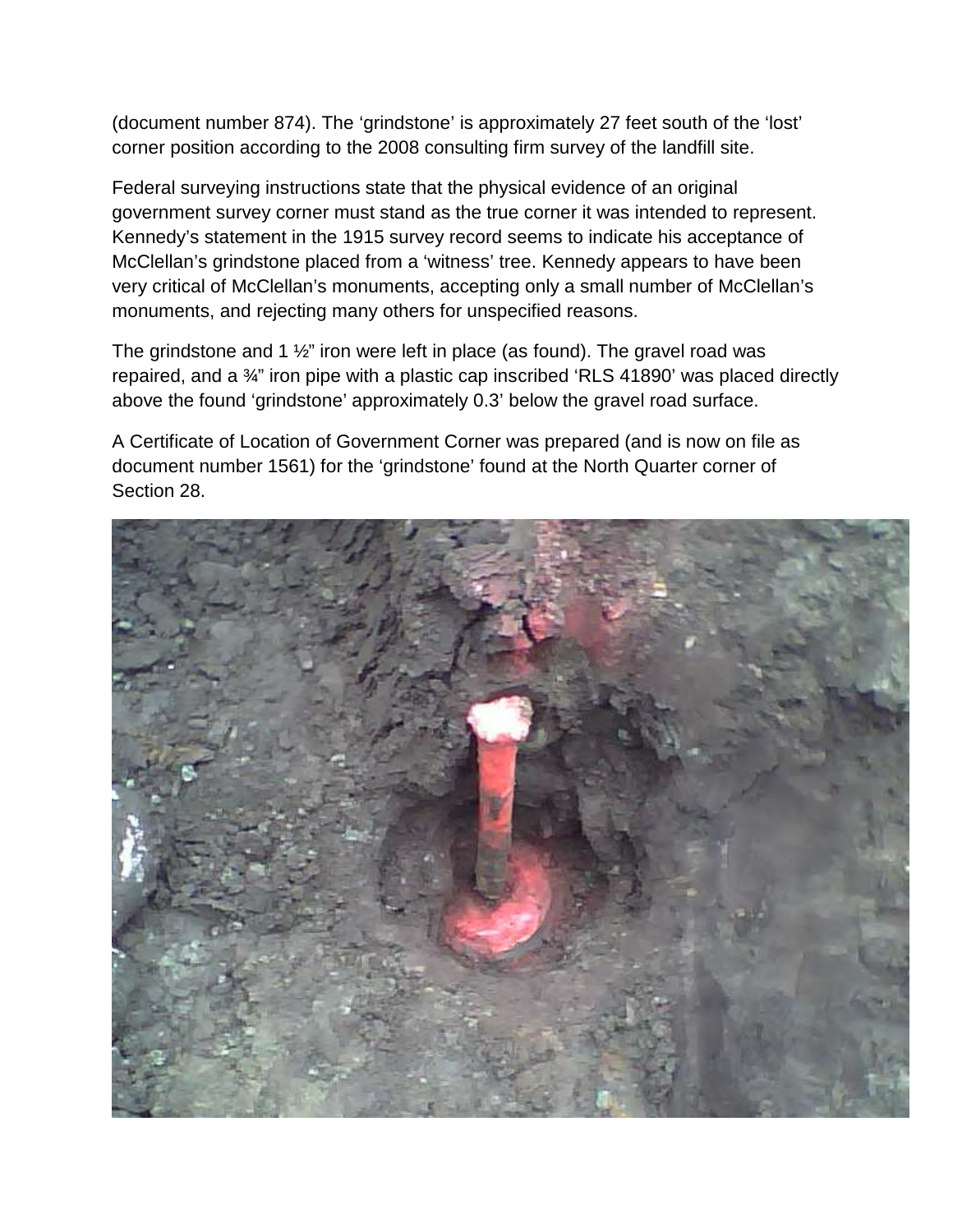DOC. NO. 1561

## CERTIFICATE OF LOCATION OF GOVERNMENT CORNER North Quarter Corner of Section 28, Township 37 North, Range 27 West, 4th P.M. County of Mille Lacs, State of Minnesota. On May 10, 2010, a 1 1/2" solid iron post along with a grinding wheel at the base of solid iron post was found approximately 5' below the gravel road surface. The iron post and 'grindstone' are consistent with monuments described in historic survey records. Set a 3/4" iron pipe with plastic cap inscribed 'RLS 41890' directly above found monuments approximately 0.3 feet below gravel road surface.  $X$  Left monument as found  $\quad$  Lowered monument  $\quad$  Removed mon. (explain) Mille Lacs County Gravel surface) Ω, Coordinate System **145th Ave. THO** NAD 83 '96 Adj. Not drawn to scale N 143360.16 Set nail and brass E 477514.68 washer on southeasterly side of power pole Set nail and brass washer on southwesterly OHL'S - OHL'S side of support  $\overline{CD}$ post (tele.)  $\Box$  $64.36$  $H_2$  $\zeta$  $\vert \ \vert$ 90th St. 90th St.  $\vert \ \vert$ (Gravel surface) (Gravel surface)  $\vert \ \vert$  $10<sub>+</sub>$ 52.11 ۱AI. Set Mag nail in south end of 30" Gravel surface)  $\beta$ 45th Ave. C.M.P. culvert  $\alpha$ Set nail and brass washer on S, THC southeasterly side of corner fence post Set nail and brass washer  $F - 3$ , Pg 50,  $F - 3$ ,  $Pg$  65 on easterly side of 6" basswood Statement of evidence relative to this corner location is on back of page. OFFICE OF THE COUNTY RECORDER, MILLE LACS COUNTY, MINNESOTA I hereby certify that this document and the data contained herein was prepared I hereby certify that this document was by me or under my direct supervision. filed in the Office of the County Recorder for record at 3:30 P.M on Warren L. <u>Delles</u> Date 6-01-10 the 18 day of Show  $2010 - A.D.$ Warren L. Delles M. Alexson County Recorder 1 Mille Lacs County Surveyor , Deputy Minnesota License No. 41890  $By 1561$ Document Number !